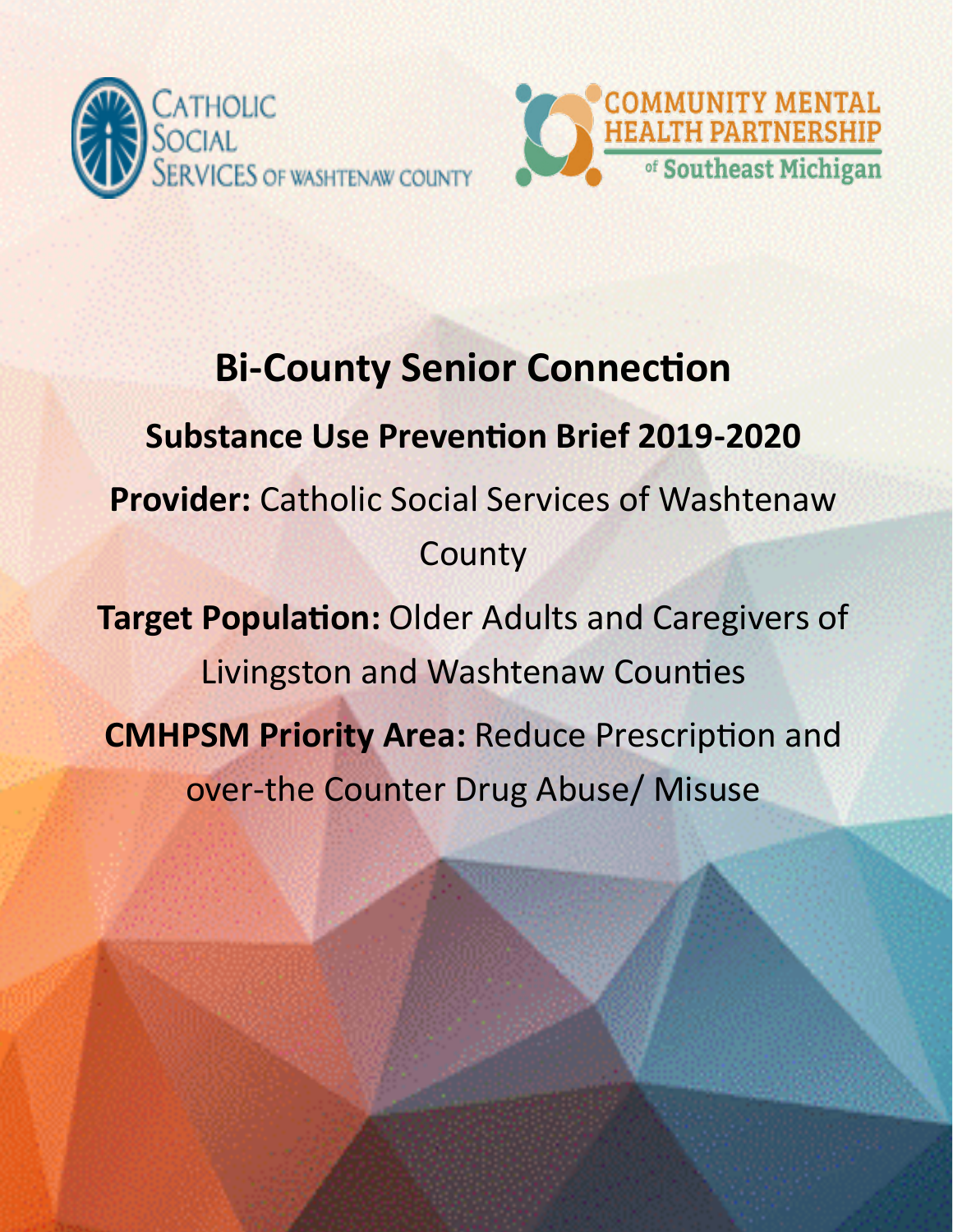### **Get Connected**

**Advancing prevention messages and proving education about using medication wisely** 



### **117**

Older Adults Participated in the Get Connected Session

#### **Get Connected Sessions Covered the following:**

- Risk Factors associated with alcohol and medication misuse/ abuse
- Community Resources
- Signs and Symptoms of Substance Use
- How to get help
- Healthy coping strategies
- Communication with Doctor and/or Pharmacists
- Medication tools

**23** participants provided feedback and expressed learning in 5 of the 6 categories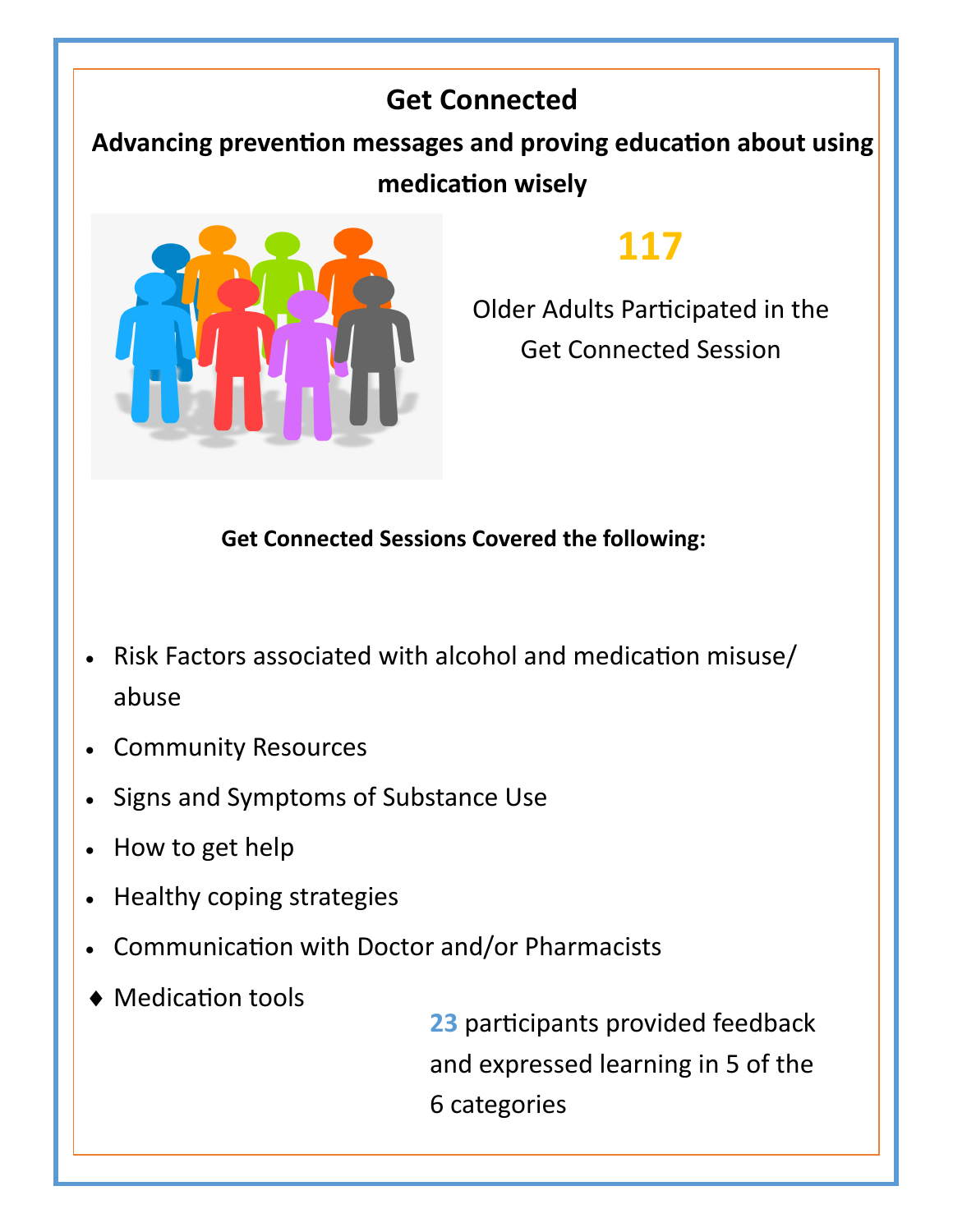### **CAGE Screening**

A brief screening to identify potential problems with alcohol and medications.



### **125**

Older adults were provided the CAGE Screening

**Harm Reduction Planning:** As result of the CAGE screening, 6 older adults a received person centered harm reduction plan.



## **PhotoVoice**

"It's Never Too Late"

64 individual views the "It's Never Too Late" Photovoice Exhibit.

30 individuals shared feedback after viewing the photos, reporting increased awareness of substance use among older adults, as well as the impact substance use can